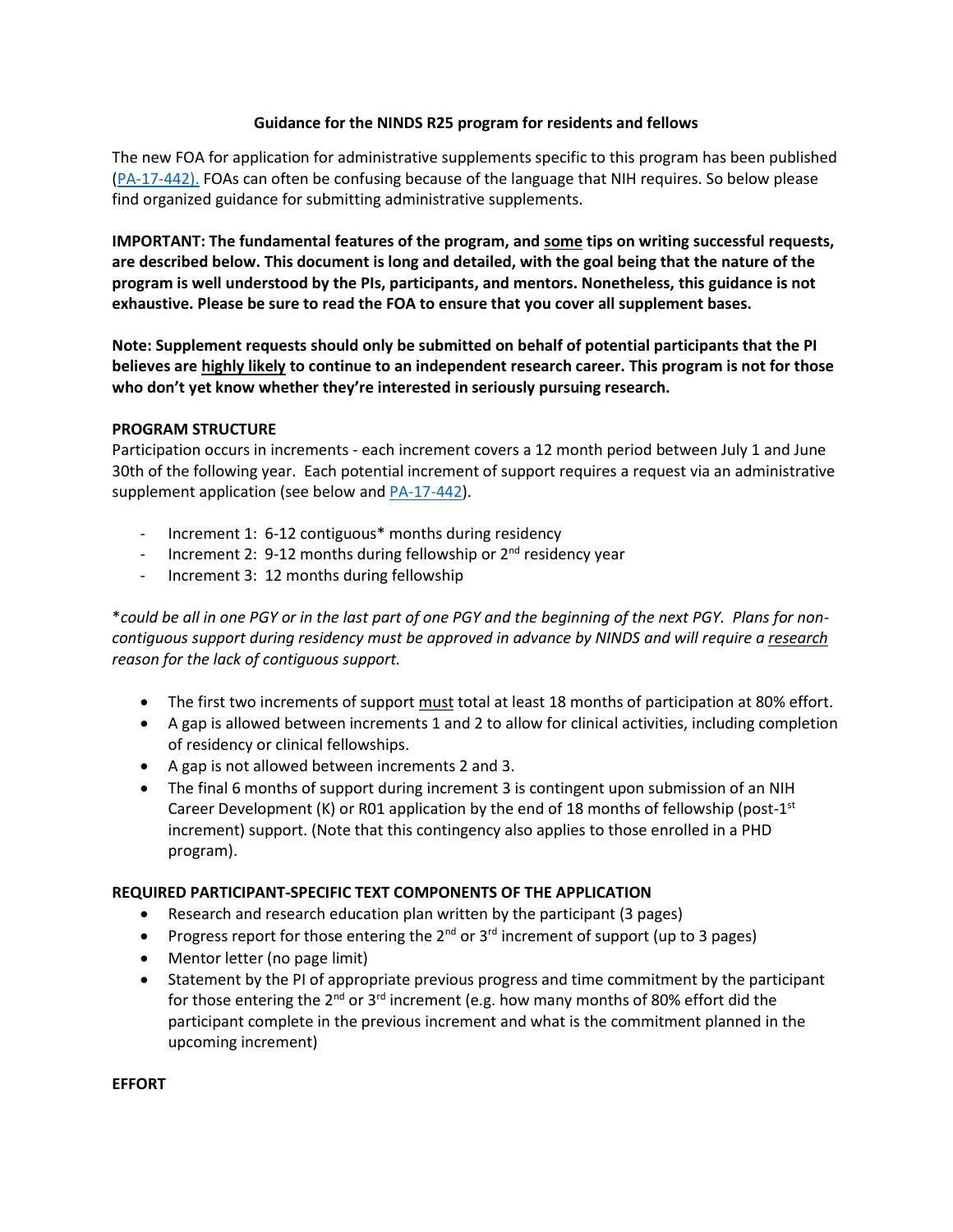- 80% effort (4 full days) during the 5 day (Monday-Friday) work week is required while supported (for neurosurgeons, 80% effort is required for the first 12 months of support; 50% effort thereafter). **% effort is defined as % of full time professional effort. Thus, ½ day per week = 10% effort, 1 month per year = 8% effort. Time on call is not considered protected for research.** Note: we are not allowed, due to NIH policy, to provide support for 100% effort.
- Vacation time must be pro-rated (e.g. if supported for 6 months at 80% effort, up to 40% of yearly vacation may be taken during the 6-month period).
- Clinical or non-research coverage for colleagues must be made up so that R25 protected time totals 80% during the support period.
- Support may be requested for participants who are promoted to a faculty position. However, the salary provided by the R25 will be based on the PGY salary the participant would have obtained had he/she remained in fellowship status. 80% effort is still required to participate in the R25, and the institution will be expected to make up for any salary differential towards this 80% effort.

## **REQUESTING SUPPORT**

- October 31<sup>st</sup> is the deadline to request any increment of support for a start date the following July.
- A separate supplement request must be submitted for each participant.
- With appropriate progress, all participants who complete at least 6 months of R25 research/education during residency will obtain subsequent support if a complete supplement request is submitted on time.
- A complete research/education description, and progress report when relevant, must be submitted as a supplement request by the supplement request deadline for all participants for all increments (i.e. support in increments 2 and 3 require a full supplement application by the October 31<sup>st</sup> deadline).
- Participants are encouraged to obtain non-governmental support to supplement the R25 (e.g. grants from disease foundations, etc.). This support cannot be functionally overlapping (support for research costs, equipment and travel may be obtained, but support for participant salary may not be obtained in addition to the R25 support).
- Up to \$10,000 per year may be requested for each program to support administrative costs. This must be included as a line item in a supplement application. The allowable uses for these funds is described in the FOA. Please note that NINDS intends that one anticipated use for this money is to support PI travel to the annual R25 meeting.

### **NEW: SUPPORT FOR ENROLLMENT IN A PHD PROGRAM**

- For any participants enrolled in a PHD program, support may be requested to cover costs associated with tuition payments up to a maximum of \$12,800 per year (up to 80% of \$16,000). This can only be provided when the research and research education associated with the R25 and the research and training associated with the PHD training are overlapping. **This should be listed in the research-associated costs section of the budget, not as a tuition payment.**
- Interested PIs are strongly encouraged to contact [Stephen Korn](mailto:korns@ninds.nih.gov) for more details regarding needed documentation before applying for such support, as this opportunity is still being developed. It is currently anticipated that the items below will be required for consideration.
- To obtain this support, a detailed description of the PHD program specific for the participant, including requirements, anticipated activities, anticipated timeline, and description of clinical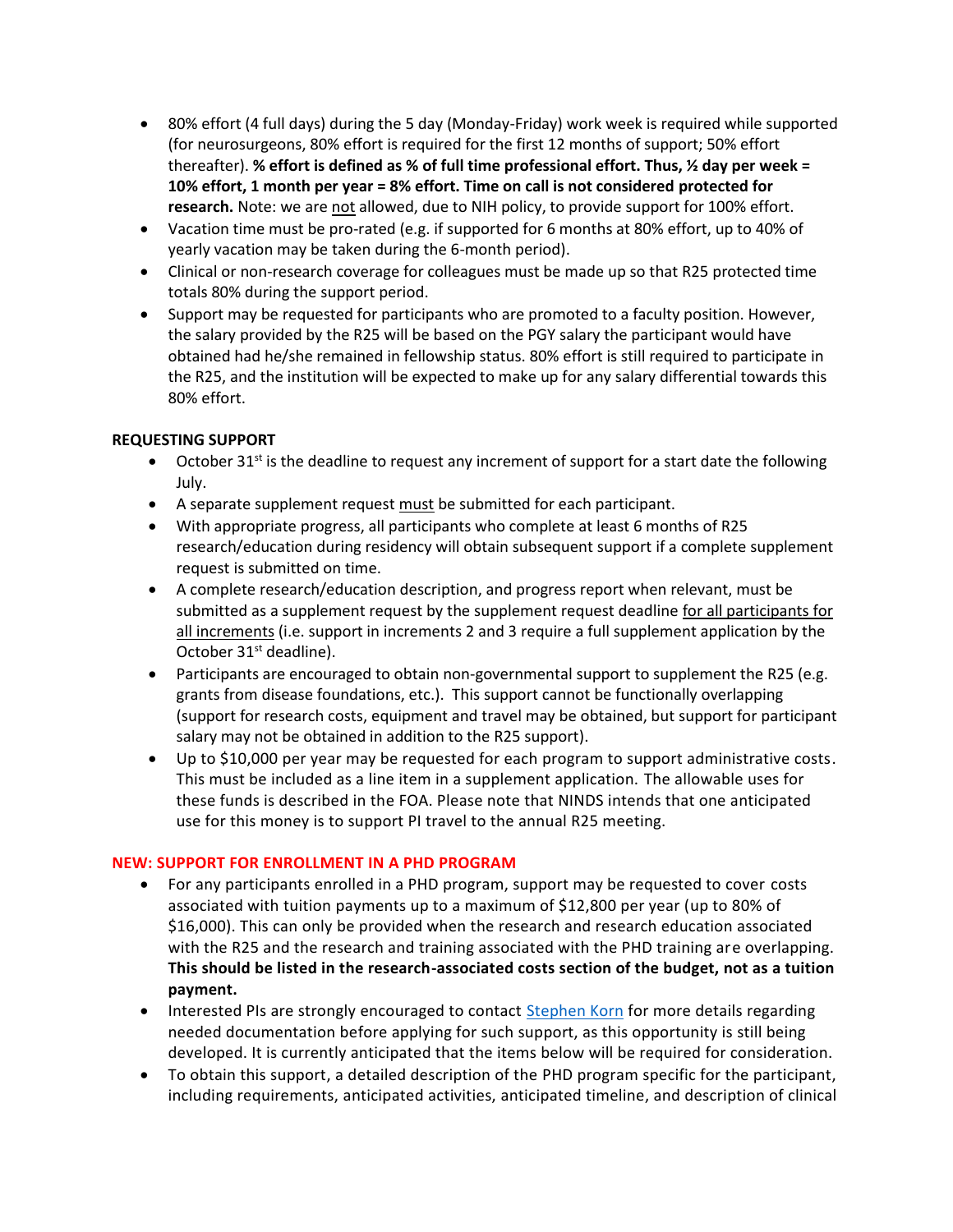commitments must be provided. This description should be signed by the participant, primary mentor and Chair of the degree-granting department. This description is in addition to other information and falls outside the page limitations of the other documents.

- An appropriate individual from the degree-granting program (i.e. Chair, Director of Graduate Program, Mentor affiliated with the degree-granting program) should provide a letter that demonstrates an understanding of the participant's goals and the necessity for integration of goals of the degree-granting program and R25 program, including an understanding of the need for the participant to apply for K award funding, and a commitment to helping the participant obtain his/her goals.
- A letter from the institution documenting enrollment in the PHD program must be included in the supplement application.

### **TIPS FOR A SUCCESSUL SUPPLEMENT APPLICATION**

- When writing the research description, the participant should clearly distinguish his/her work from the contributions to the project by others. Applications **should not** be written entirely in first person plural or at all in third person. **Work planned or done by the participant should be described in a first person singular narrative**, work done by others should be attributed appropriately. In addition, the participant is strongly encouraged to distinguish between his/her ideas/hypotheses and those generally held by the laboratory or research environment (in other words, what makes this project distinct from others going on in the laboratory or research environment).
- The research plan should be designed to lead to a Career Development Award (K) or R01 application. The R25 research/education description should make clear (either explicitly or implicitly) how the proposed project is expected to evolve to allow for this next application.
- As stated in the FOA, proposed coursework should be minimal, and should only consist of that necessary to design and conduct scientific projects appropriately (i.e. experimental design, statistics, etc.) or that critical to conduct of the project (an example might be a computational course for a project that requires sophisticated computational research). Needed subject matter coursework can be obtained once K award funding is obtained. [Required coursework associated with enrollment in a PHD program is also acceptable during the R25 funding period].
- The proposed mentor should write a detailed explanation of his/her mentoring and training plan that will facilitate the participant's transition to the next award. Note that all parts of a supplement request are carefully evaluated, and that a demonstration of the mentor's commitment to the candidate and understanding of the goals of the program are critical in the evaluation process.
- Highly significant, non-incremental projects are strongly encouraged. However, these proposals should be realistic. For example, a candidate with little or no research experience proposing a complex project for which the laboratory has little expertise or experience might be considered to be of excessively high risk for success. If the candidate has little experience in an area, yet the laboratory has outstanding experience in the area, the mentor should clearly describe how the candidate will obtain the skills and knowledge necessary to successfully conduct the project on the needed timeline.
- Because these projects must be designed to lead to a K or R01 application, participants should propose projects that will become their own (i.e. they should not simply be proposing to do experiments previously proposed by, and "owned by" others).